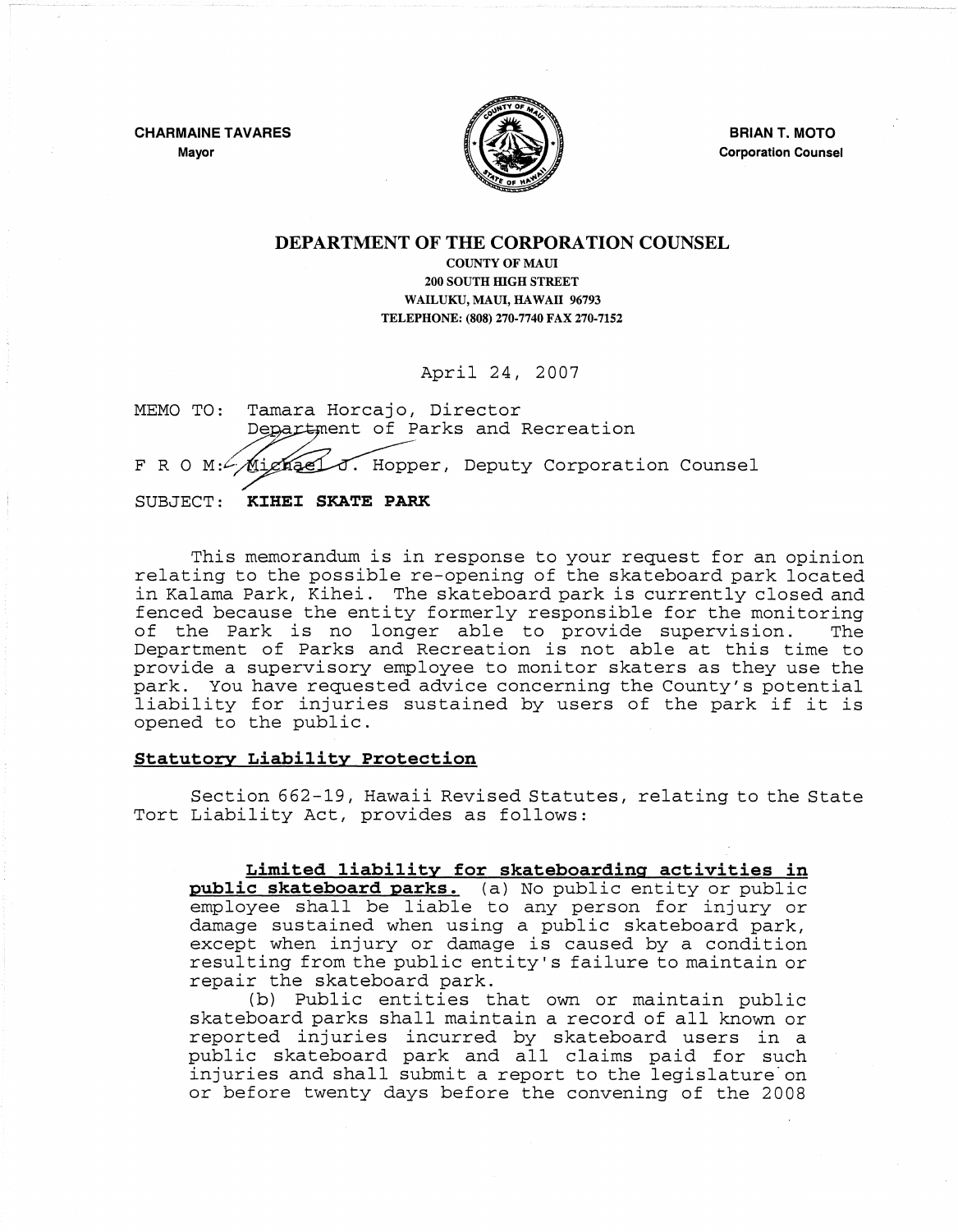Tamara Horcajo, Director April 24, 2007 Page 2

> legislative session, along with any recommendations regarding the need for further immunity from liability.

Section 46-72.5, Hawaii Revised Statutes, states:

**Counties' limited liability for skateboard activities at public skateboard parks.** (a) No public entity or public employee shall be liable to any person for injury or damage sustained when using a public skateboard park, except when injury or damage is caused by a condition resulting from the public entity's failure to maintain or repair the skateboard park.

(b) Counties shall maintain a record of all known or reported injuries incurred by skateboard users in a public skateboard park and all claims paid for such injuries and shall submit a report to the legislature on or before twenty days before the convening of the 2008 legislative session, along with any recommendations regarding the need for further immunity from liability.

These statutes limit the liability of a county operating skateboard parks to "injury or damage ... caused by a condition skateboard parks to injury of damage ... caused by a condition<br>resulting from the ... [county's] failure to maintain or repair the skateboard park." Thus, if injury or damage is caused by anything other than a failure to "maintain or repair" the park, the county is not liable for such injury or damage. The statutes do not grant designers or manufacturers of skateboard parks immunity from liability.

## **Legislative History**

The legislative history of these statutes articulates a public policy in favor of the operation of skateboard parks by State and county government. In enacting these statutes, the State councy government. In enacting these statutes, the state facilities designed for skateboarding." The State Legislature also found as follows:

Such activities pose a substantial risk of injury to the users of such facilities due to the inherently dangerous nature of these activities. The legislature further finds that there are no design standards for such facilities to mitigate against the inherently dangerous activities or uses that may occur in skateboard parks. The legislature also finds that such facilities may not be typically monitored or supervised by public employees, that signs warning of dangers of skateboarding activity make no sense because of the inherent danger of the

 $1$  Act 144, §1, (2003).